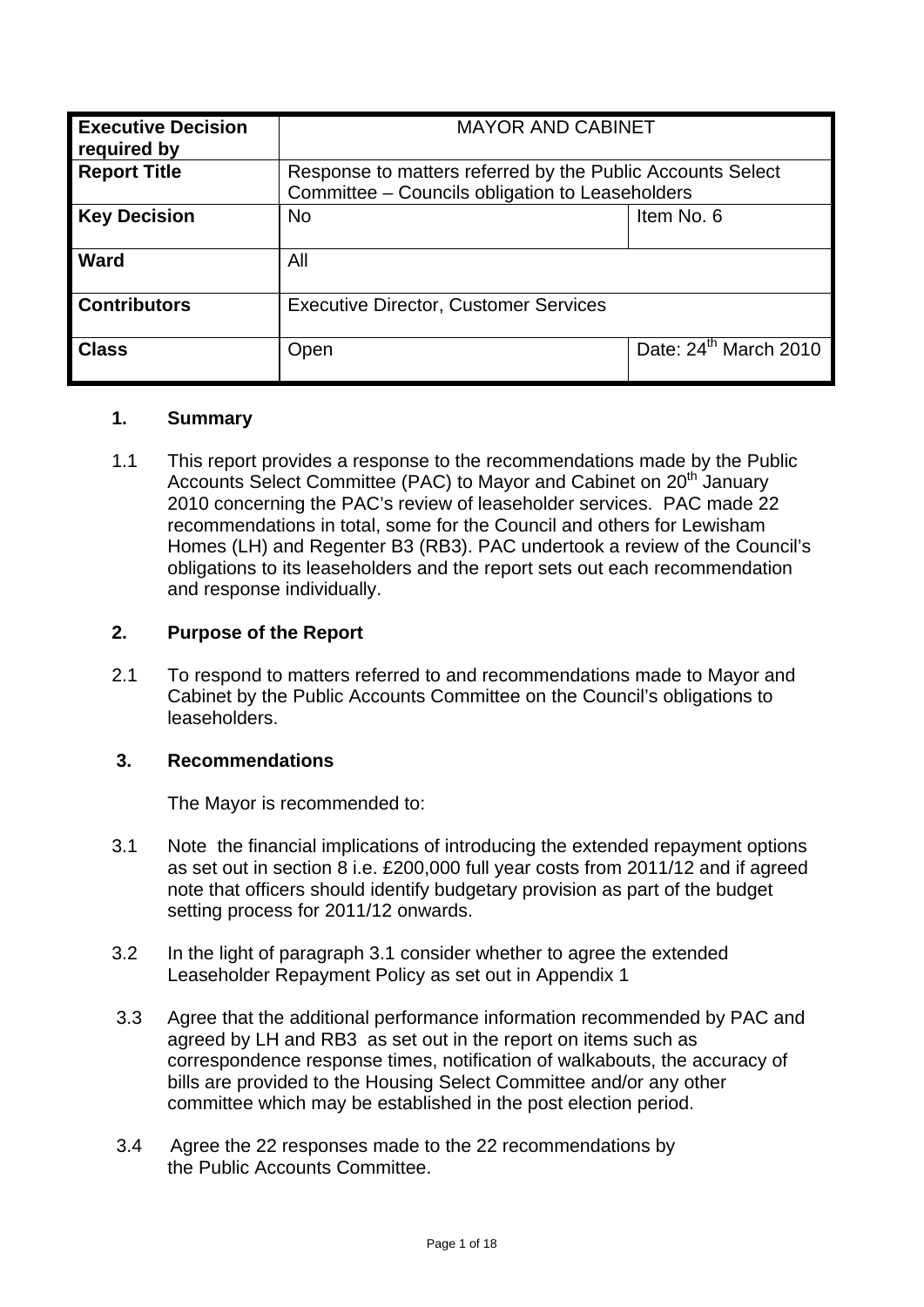# **4. Policy context**

4.1 *"Shaping our Future"* Lewisham's Sustainable Community Strategy (2008-11) includes a specific commitment to *"delivering together efficiently, effectively and equitably"*. The issues in the report feed into this commitment and the Council's priorities in respect of: *"decent homes for all"* and *"inspiring, efficiency, effectiveness & equity".* 

## **5. Background**

5.1 As part of its work programme for 2009/10, the Public Accounts Select Committee (PAC) agreed to carry out a review of the Council's obligations to leaseholders. This review was scoped in June 2009; two evidence gathering sessions were held in July 2009 and September 2009: and a series of followup questions were sent to officers and witnesses following those sessions. In addition 1,000 questionnaires were sent to a random selection of Lewisham Homes and Regenter B3 (RB3) leaseholders at the start of July 2009; and two focus groups for leaseholders were held in August 2009, facilitated by an independent consultant.

## **6. Response to the Recommendations of the Public Accounts Committee**

## **PAC Recommendations for the Council**

## 6.1 **PAC Recommendation 1**

We recommend that the Council's clienting procedures are reviewed in relation to the services being provided by Lewisham Homes and Regenter B3 to leaseholders. The review should assess whether current procedures are sufficient to ensure value for money for leaseholders, with particular attention given to how the Council monitors (a) how Lewisham Homes and Regenter B3 check the quality of repairs, maintenance and major works; and (b) whether the bills Lewisham Homes and Regenter B3 issue are accurate.

#### 6.1.1 **Response**

There are a number of existing procedures in place to check the quality of works and accuracy of bills. For example both LH and RB3 undertake repairs post inspections on a percentage of the total works ordered on a monthly basis. Both organisations inspect the quality of works undertaken on major works schemes and the decent homes programme. Both organisations arrange walk abouts with residents (leaseholders and tenants) and ward councillors where quality of works issues are picked up and addressed. The paragraphs below set out the checks that are undertaken by each organisation and ways in which these can be improved as well as additional procedures which will be put in place as part of the Council's Clienting role.

6.1.2 RB3 currently complete an average of 34 communal repairs per calendar month and post inspect 34% of these. The post inspections have been 100% satisfactory. The number of communal repairs carried out are small due to the decent homes works being underway. On the decent homes works an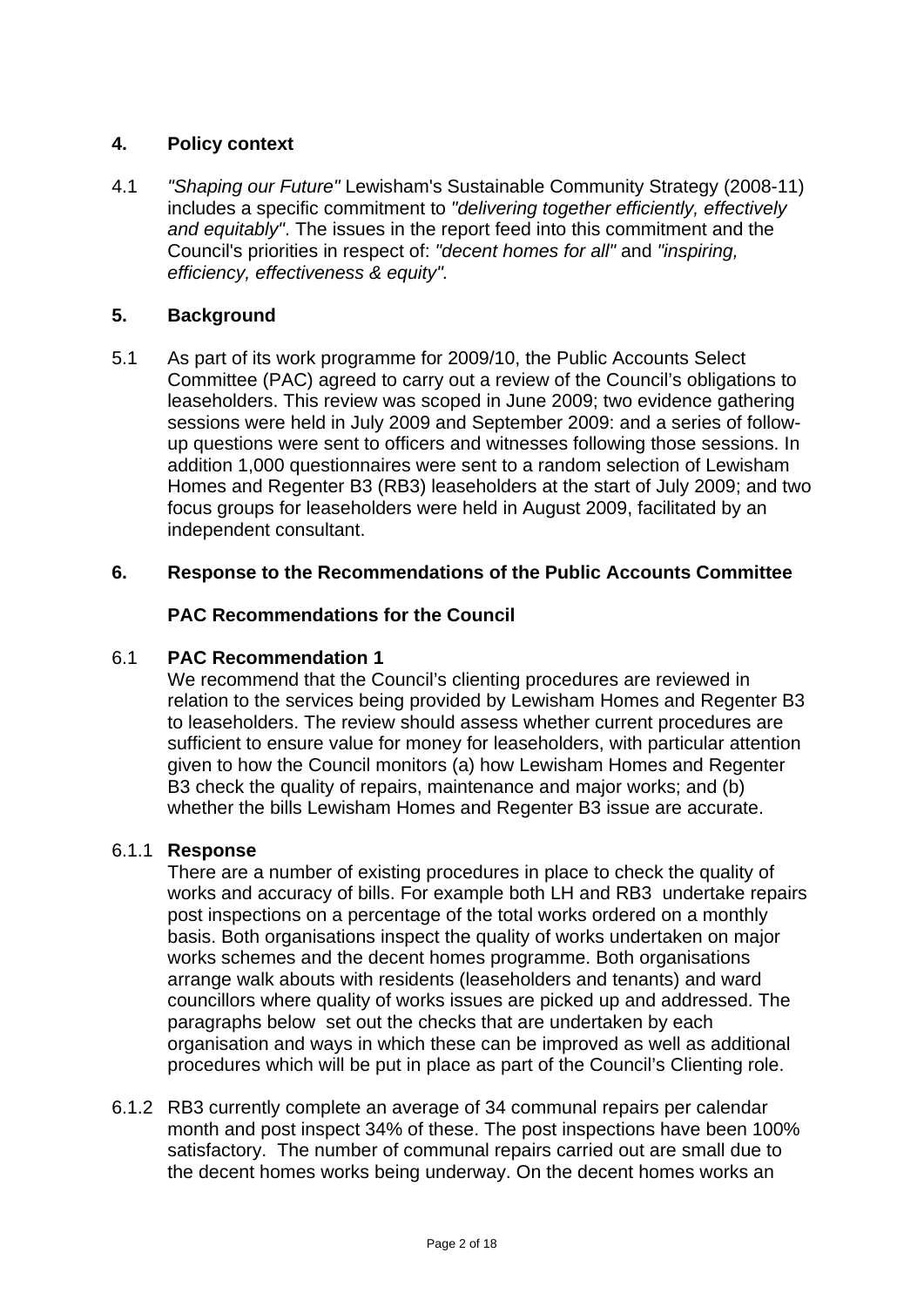independent check via an independent certifier is undertaken. The independent certifier is required to check all the properties in the decent homes programme. By January 2010 a total of 1,219 rented and 389 leasehold homes had been certified as being of a reasonable standard. The Clienting Team currently carry out quarterly joint inspections with the PFI contractor and in addition RB3 carry out monthly inspections. RB3 also arrange walk abouts with tenants and leaseholders and ward councillors and the Clienting team attend these.

- 6.1.3 The Council has asked RB3 to report at the monthly clienting meetings on the post inspections undertaken and the independent certifier checks. RB3 have also been asked to provide a written report back on items picked up during estate walkabouts. In addition RB3 have agreed to work with leaseholders on the future cyclical decorations programme to ensure transparency in how those works are procured under the current Private Finance Initiative (PFI) contract and to engage leaseholders in signing off the works.
- 6.1.4 LH currently complete an average of 850 communal repairs per calendar month. Over the last six months they have post inspected 550 of these repairs, which equates to 10.75% of all communal repairs over the period. Their post inspections monitor Value for Money (via schedules of rates charged), quality of the work completed, customer care and quality/quantity of materials used. The pass rate is currently at 95%. For any failures on quality of work and quality of materials an operative is sent back to site to rectify the issues on a call-back ticket with no further payment or charge. LH are currently in discussion with their estate services team about the possibility of caretakers carrying out a 100% inspection of communal repairs. These checks are in place to ensure lessees are only billed for works correctly carried out.
- 6..1.5 On major works LH have a dedicated Resident Liaison Officer and a Clerk of Works. LH post inspect 100% of works and they will not accept them as 'passed' unless it is up to the standard set out in the contract documents.
- 6.1.6 The Council is already working with LH on the procurement of Decent Homes Works via its Procurement Board. The membership includes a tenant and lessee representative and an independent LH Board member. The Council encourages its housing providers to involve lessees in these processes either directly in the procurement process (as is happening in respect of the LH decent homes procurement) or via their lessee consultative groups. Within the proposed specification for the decent homes programme quality is given a high level of consideration.
- 6.1.7 The Council agrees that it is critical that both organisations are able to establish accurate and consistent billing for service charges and major works. In Lewisham Homes and RB3 an independent audit is carried out by RSM Bentlet-Jennison on service charge bills before the actual costs are sent out. The audit is conducted on a sample basis and looks at accuracy and and the method used to calculate a leaseholder's share of the cost. In addition RB3 have recently involved leaseholders in agreeing the methodology for how bills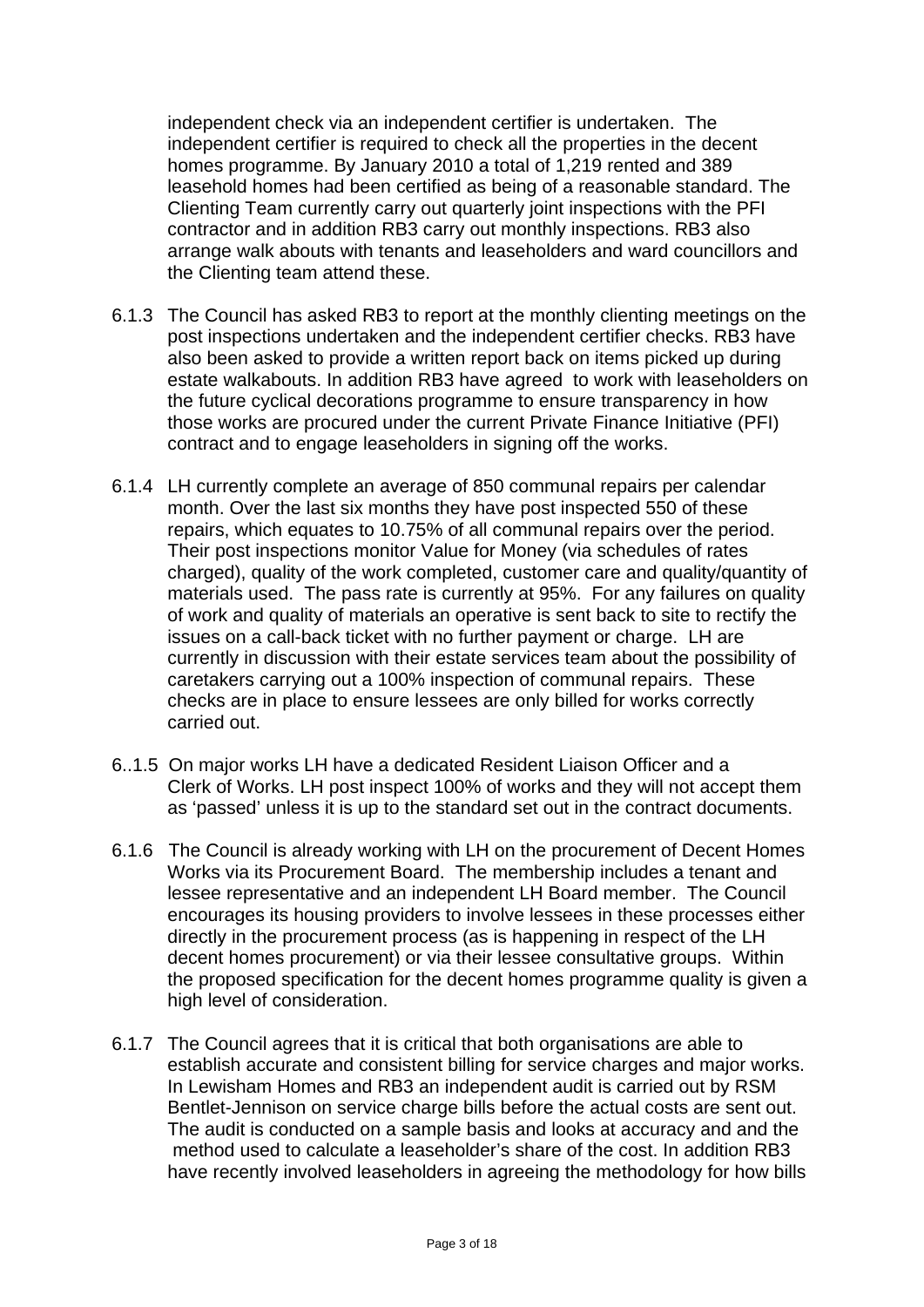are calculated for 2010/11. The Council has received assurances from both organisations that their estimates for 2010/11 are accurate and will be sent out on time. For major works bills in both organisations quantity surveyors carry out a rigorous examination of the specification and any variations that have been applied to ensure the final account is accurate. These issues will be added to the existing reporting framework at the Councils monthly monitoring meeting.

6.1.8 As well as each managing agent having checks in place, Lewisham Homes are subject to external inspection by the Audit Commission. RB3 are subject to the contractual performance requirements of the Private Finance Initiative (PFI), which covers performance in areas such as voids and rent arrears .

# **6.2 PAC Recommendation 2**

 We also recommend that the performance management framework is reviewed as part of this work, with a view to implementing a system whereby Lewisham Homes and Regenter B3 are required to make a reduction to the annual service charge bill if performance targets fall below a certain level. We would like the review to identify a mechanism whereby leaseholder input can help drive forward this change.

# **6.2.1 Response**

 The Council will re-examine this issue but at the present time, the contractual obligations are being met. If for example, repairs are not up to standard then the provider must remedy the defect at no cost to the lessee. In this situation full costs have been incurred by RB3 and LH so passing on service charge reductions to leaseholders will be an additional cost. The Council will need to explore how the costs associated with reducing service charge bills could be funded. The Council's current policy and the terms of the leasehold contract is to recover full costs from leaseholders.

## **6.3 PAC Recommendation 3**

The results of the review should be reported to both the Mayor and the Housing Select Committee.

## **6.3.1 Response**

 The Council undertakes to report the results of the review to M&C and the Housing Select Committee.

## **6.4 PAC Recommendation 4**

We note that the Council is currently considering the options for allowing lessees longer repayment periods for bills. As part of this, we strongly recommend that service charge instalment arrangements are reviewed; and consideration given to extending the time allowed for the service charge to be paid from 10 to 12 months.

#### **6.4.1 Response**

LH and RB3 will be offering direct debit payments in 2010/11 with a view to payment over 11 months as they need some time to set these up. Once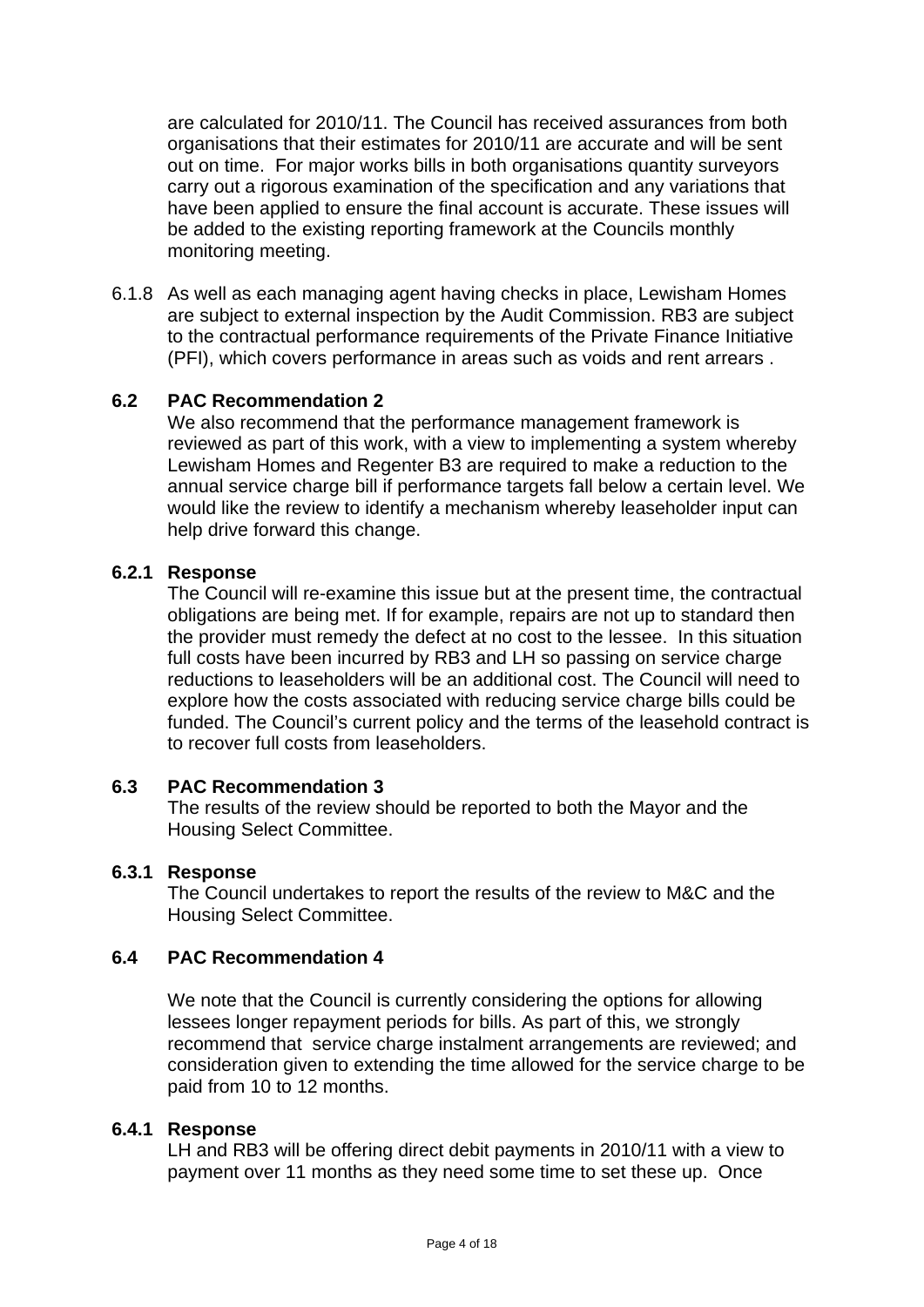lessees are paying by direct debit then the 12 month option will become available. Other forms of payment such as standing orders will stay at 10 months as they require a greater level of administration. This is in line with payment options for Council Tax.

## **6.5 PAC Recommendation 5**

 Consideration be given to extending the time allowed for major works bills to be paid, to allow staged payments over two years from the date the final bill is issued.

# **6.5.1 Response**

 A proposal for an extended leaseholder repayment policy is set out at Appendix 1 of this report. The policy takes account of the current economic climate and the potential problems leaseholders may face in accessing loans and/or being able to re-mortgage. Some RB3 leaseholders have already been billed for their decent homes related work and others are still to be billed for this work. RB3 leasehold bills are capped at £10,000. The decent homes programme has yet to start in LH and the bills will not be capped at £10,000. The proposed extended repayment policy attached at Appendix 1 takes account of the different circumstances of lessees. There are a range of options already available and these are set out in the proposed policy together with the additional extended repayment options. It is proposed that RB3 lessees will have until March 2013 to repay their bills which will allow up to a three year interest free period for lessees receiving estimated bills in April/May 2010 and longer for leaseholders who have already received their final account bills but have not yet completed payment. The interest free period will be contingent on the staged payments being agreed and received. There is a cost of up to £200,000 p.a. to facilitate the extended repayment options and Mayor and Cabinet will need to consider the financial impact of this when making a decision.

- 6.5.2 At the present time the Council's policy is to bill at final account and allow 10 months to pay. The current repayment policy takes place at the end of the process after works have completed, rather than at the start. The Council is proposing that lessees are billed soon after works start on site and provides a 3 years interest free payment period. The period in which lessees will be able to plan how they will repay their bills will also include the period leading up to and during the section 20 consultation process during which time lessees can set aside funds or make arrangements to raise finance to pay for the works.
- 6.5.3 Longer repayment periods may be considered but this will need to be individually assessed with interest payable after 3 years.
- 6.5.4 The proposed policy is primarily aimed at leaseholders who live in their homes, rather than absentee landlords.
- 6.5.5 Individual cases of hardship can also be considered and more detail of this is provided in the proposed extended Repayment Policy at Appendix 1.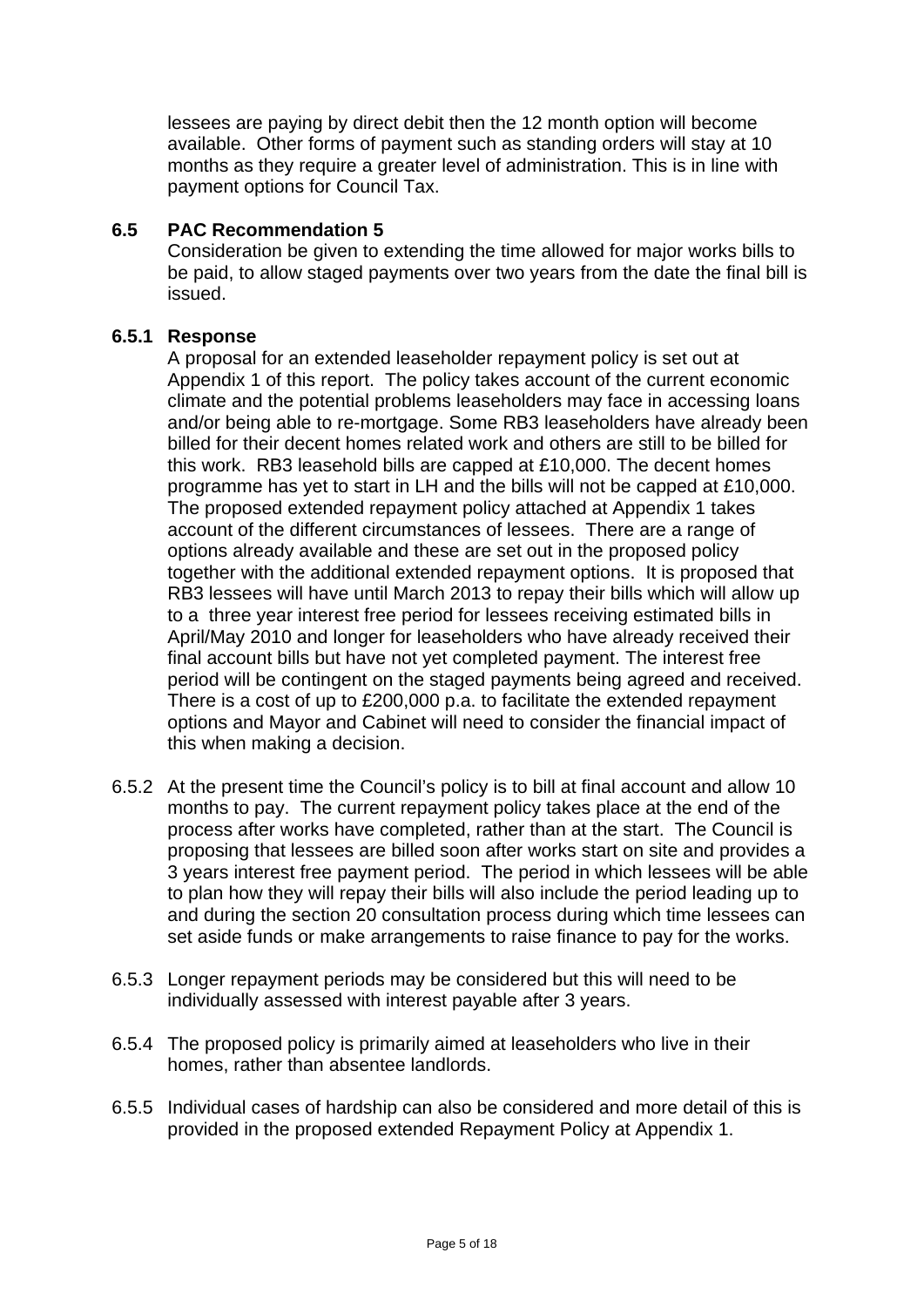6.5.6 The financial implications of the proposed extended repayment arrangements are set out in paragraph 8.

# **6.6 PAC Recommendation 6**

 Leaseholders be encouraged to start making provision for major works as soon as the initial notice is issued, rather than waiting until the final bill is received.

## **6.6.1 Response**

This is fully supported as a prudent and sensible way forward. As set out above, leaseholders will usually know of future works or cyclical decorations long before the actual works takes place. It is important therefore that lessees plan well in advance in terms of either saving or thinking about raising finance to pay for the works and this has been encouraged in discussions with lessees and via newsletters.

## **6.7 PAC Recommendation 7**

 In view of the fact that leaseholder major works charges act as a drag on property values and property market liquidity, we would like to suggest that radical options are considered as part of the payment review, such as onaccount billing for each leasehold property, where regular payments can be made to contribute to major works.

## **6.7.1 Response**

 The Council's view is that major works are an investment in the property and enhance the value of the property, which the leaseholder benefits from and should not therefore be a drag on property values or market liquidity. The Council supports on account billing and has asked LH and RB3 to send out estimated bills soon after works start on site.

## **6.8 PAC Recommendation 8**

 We recommend that the Council investigates the possibility of encouraging, where feasible, the transfer of the freehold to leaseholders.

## **6.8.1 Response**

 We have asked our providers to advertise this option in their newsletters. A transfer of a property occurred in January, so it is clear that some leaseholders know of this process and have exercised their right to buy the freehold.

## **6.9 PAC Recommendation 9**

We welcome the efforts made by Lewisham Homes and Regenter B3 to ensure that leaseholders are aware of their rights and responsibilities and we note that a statement of leaseholder's rights and obligations is enclosed with every bill. However we recommend that more be done to advise potential leaseholders of the implications of buying a leasehold property before they purchase.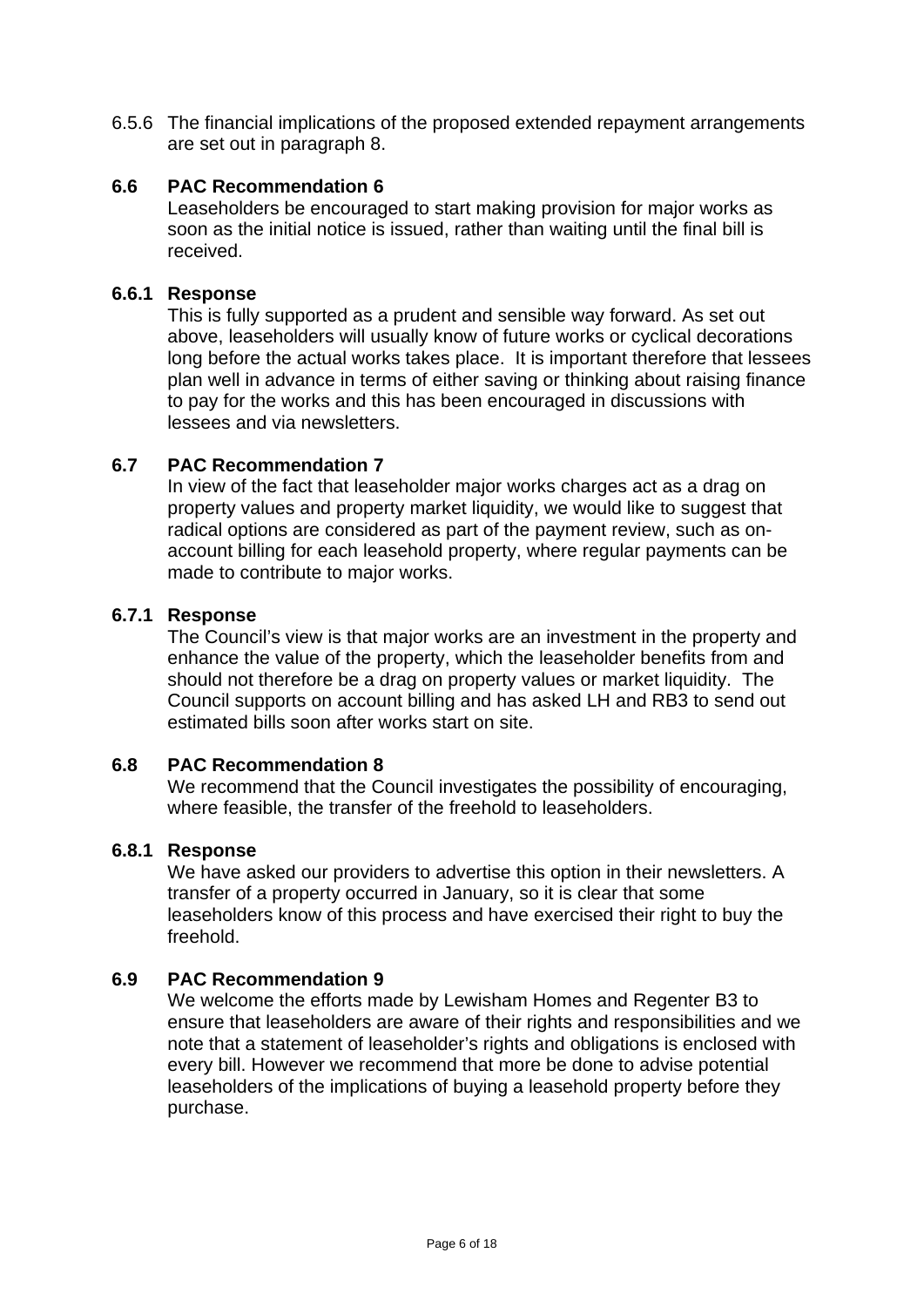## **6.9.1 Response**

 Prospective right to buy purchasers receive as of right, a full 5 year costed schedule which details all the major costs they will be liable for in the first five years of their purchase. If works are carried out within this period and not listed in the schedule, then the lessee cannot be charged for this work. The Council is not able to advise potential purchasers other than those purchasing via the RTB and the basis for this is set out above via matters such as the costed schedule protection which is a statutory requirement.

# **7 PAC Recommendation 10 – For Lewisham Homes and RB3**

 We recommend that leaseholders are provided with adequate notice in respect of major works (and walkabouts). In particular that Leaseholders are provided with details of who the contractors are and why they were selected at least 6 weeks ahead of major works taking place.

## **7.1.1 Lewisham Homes response**

 Leaseholders usually have this information 6 weeks before but always have a minimum of 30 days notice except in emergencies. The procurement process for the decent homes works is currently underway. The works will not start before September 2010 so this will ensure that leaseholders know who the contractor is and why they were chosen, well in advance of the works being carried out.

7.1.2 There is a lessee representative on the Decent Homes Procurement Board and matters are regularly discussed at the lessee major works forum.

## **7.1.3 Brockley PFI response**

 RB3 undertake to notify lessees prior to the s20 Notice of possible forthcoming major works and the cyclical decorations programme. RB3 are currently liaising with lessees on possible works to balconies and are currently conducting a consultation exercise before the formal s20 process. RB3 will also undertake to conduct a pre s20 consultation exercise with lessees prior to the cyclical decoration programme which commences from 2013.

## **7.2 PAC Recommendation 11**

 Leaseholders are informed of the dates when major works will take place at least 4 weeks in advance of the works starting.

## **7.2.1 Lewisham Homes response**

Agreed, subject to those carried out in an emergency.

## **7.2.2 Brockley PFI response**

Agreed, subject to those carried out in an emergency.

## **7.3 PAC Recommendation 12**

Leaseholders are given at least ten days notice of walkabouts.

#### **7.3.1 Lewisham Homes response**

Agreed. Walkabouts will be advertised widely in newsletters and via the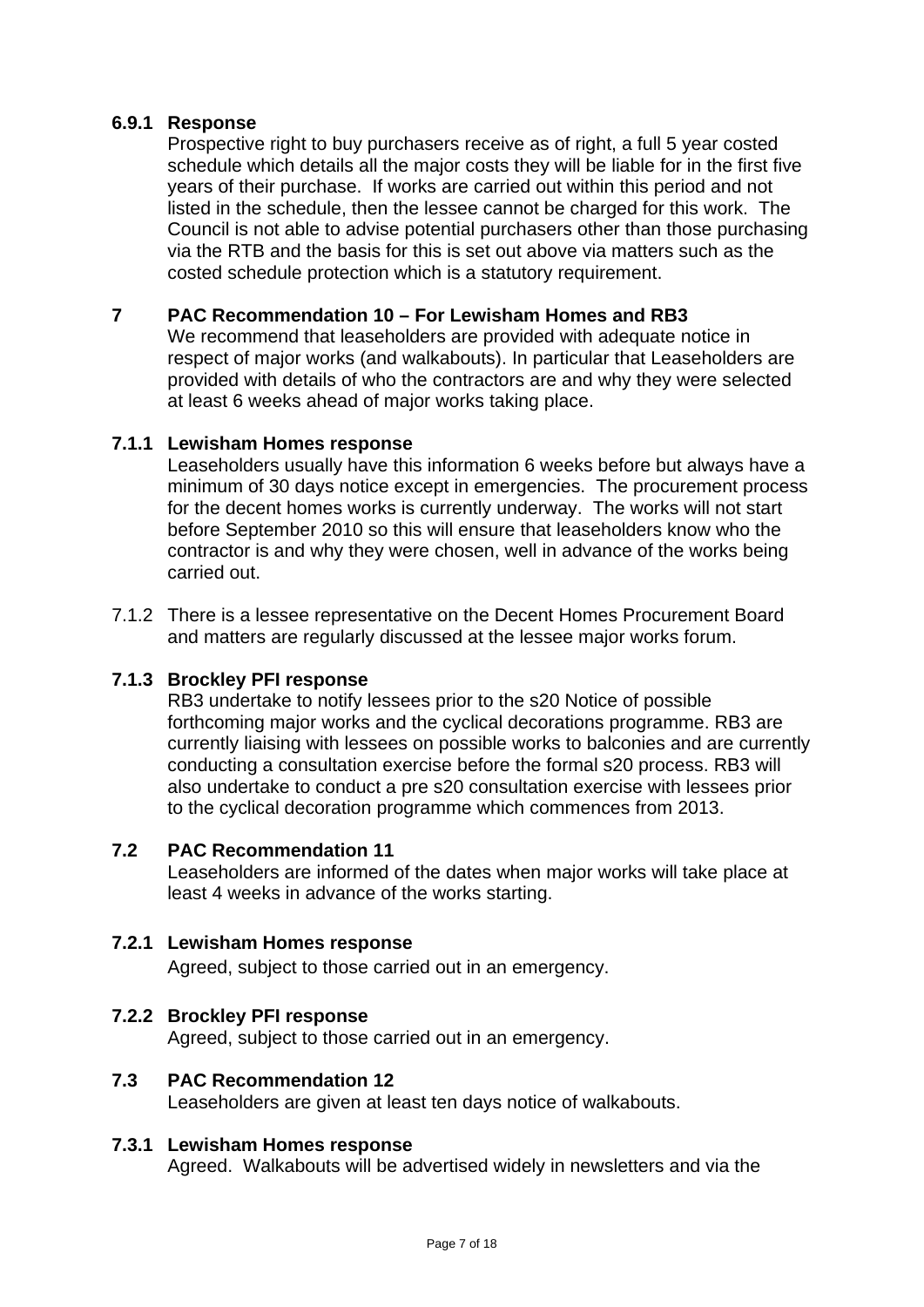website.

## **7.3.2 Brockley PFI response**

 Agreed. Walkabouts will be advertised widely in newsletters and via the website.

# **7.4 PAC Recommendation 13**

 We recommend that compliance with these performance targets is regularly monitored and reported on; and included in the Lewisham Homes and Regenter B3 performance information regularly provided to the Housing Select Committee.

#### **7.4.1 Lewisham Homes response**  Agreed.

**7.4.2 Brockley PFI response**  Agreed.

# **7.5 PAC Recommendation 14**

 We recommend that the target to respond to letters, emails and 'phone calls from leaseholders within ten working days should mean that a meaningful response is received, and not just an acknowledgement, within this time frame, although it is accepted that the response might not necessarily be the full and final response. We recommend that this target be supplemented by a target of acknowledging any correspondence within two working days, making better use of email.

## **7.5.1 Lewisham Homes response**

 LH's service standards were agreed by the LH Board in September 2009 and are reviewed annually.

7.5.2 We acknowledge complaints from all residents within 2 days and other correspondence within 3 days. At peak times of year when the annual service charge bills are sent and when the actual costs are issued there can be delays. Where this happens we advise leaseholders when we send the acknowledgement and give the date by which a full response will be given. We undertake to review the recommendation by PAC during our annual review.

# **7.5.3 Brockley PFI response**

 The response times for correspondence are set out in the PFI contract and require a 10 day response time. During the current financial year RB3 have met this target save for one month when it dropped below 100%.

## **7.6 PAC Recommendation 15**

 We recommend that compliance with these performance targets is regularly monitored and reported on; and included in the Lewisham Homes and Regenter B3 performance information regularly provided to the Housing Select Committee.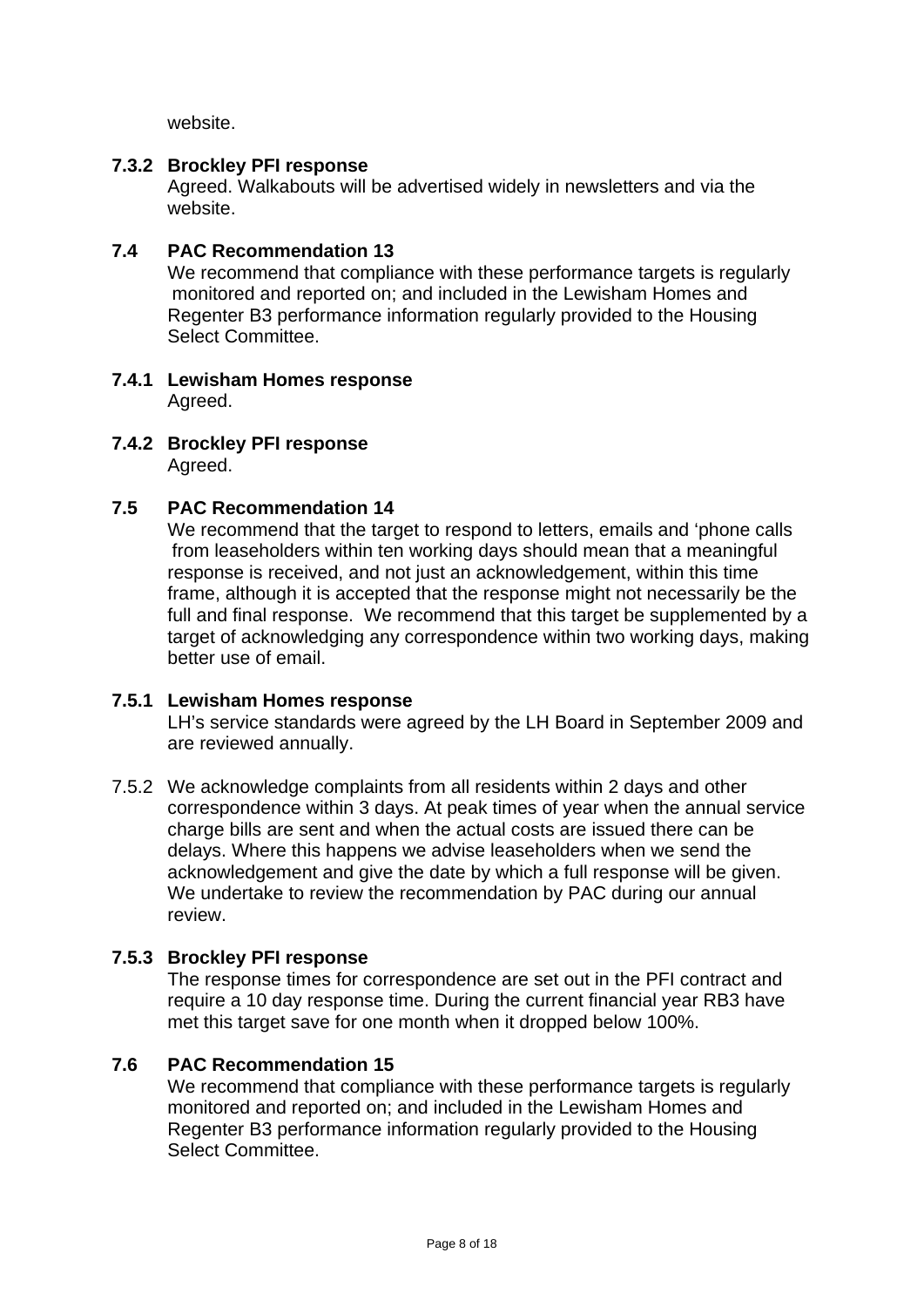## **7.6.1 Lewisham Homes response**

Agreed, subject to a review by the LH Board.

**7.6.2 Brockley PFI response**  Agreed.

#### **7.7 PAC Recommendation 16**

 We recommend that a strategy is developed to raise awareness of the complaints procedure operated by Lewisham Homes and Regenter B3. It would also be helpful if leaseholders were provided with feedback on how complaints information was being used to improve services.

#### **7.7.1 Lewisham Homes response**

 Information on the complaints procedure is on the LH website, has been promoted in several editions of 'Home', Lewisham Homes quarterly magazine which is sent to all residents. There has been a further promotion in the February 2010 edition. We will also include information on the complaints procedure in the Spring leaseholder newsletter.

7.7.2 The July 2009 magazine contained feedback on how we had used customer feedback and complaints to develop our service standard. 'Home ' also has a 'your voice' section which includes customer feedback an our response.

#### **7.7.3 Brockley PFI response**

- 7.7.4 RB3 (Pinnacle) deal with complaints in the same way as Lewisham Homes. In future the complaints procedure will be posted on the residents' website and we will look at the possibility of providing a link where complaints can be made online.
- 7.7.5 Complaints will be analysed at quarterly intervals where patterns are found to be developing these will be reported in the newsletter and website, with a response on how to improve the service in the identified area.
- 7.7.6 RB3 are also keen that lessee groups are part of this process and feed in their comments on how services can be improved. We were pleased that the Brockley Leaseholders Association recently signed of the methodology to calculate the 2010/11 estimated service charges.

## **7.8 PAC Recommendation 17**

 In view of the strong feeling amongst a number of leaseholders that bills are often inaccurate, we recommend that the way in which information on costs is communicated to leaseholders is changed to allow a clear and complete breakdown of costs (what work took place, when and how much it cost) to be provided with every service charge or major works bill, so that leaseholders can more fully understand what they are being asked to pay for. If feasible, service charge and major works files, including redacted invoices, should be made available on the Lewisham Homes / Regenter B3 website.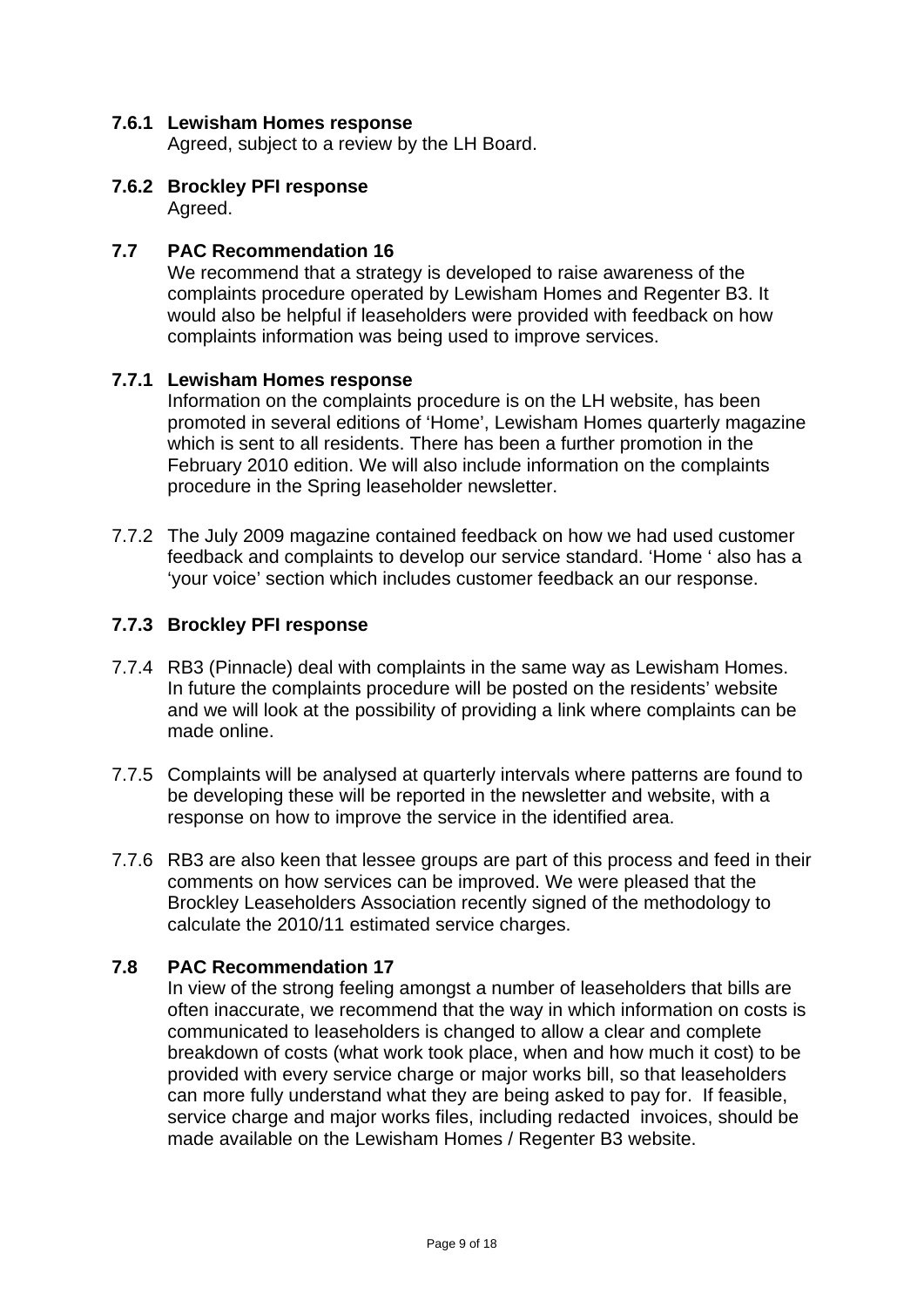# **7.8.1 Lewisham Homes response** - Major Works

We are improving (and recognise the need to improve) the breakdowns sent with both consultation notices and bills. Earlier last year we consulted with a leasehold focus group and the Leasehold Improvement Group to inform these changes. The new breakdowns were used in December 2009. Leaseholders receive a statement of rights and obligations with their annual service charge and major works bills, this includes their right to inspect accounts. The version of the statement of rights and obligations that we send is the same as that recommended by the independent Leasehold Advisory Service (LEASE).

## 7.8.2 Annual Service Charges

 Leaseholders receive their statement of actual costs in the autumn. We do not seek to recover additional charges for repairs until the following April. This gives leaseholders time to raise any concerns about the charges and make provision for payment The actual costs are also reviewed by the Council's externalised audit service.

- 7.8.3 We are investigating options for providing every leaseholder with a complete breakdown of repair charges, giving consideration to the cost to leaseholders for providing the information at this level against the benefit.
- 7.8.4 We will have to explore the issues around posting all invoices on the website and we do undertake to ensure that all such invoices, surveys and other related billing information are always made available so that leaseholders can inspect these at a local office.

#### **7.8.5 RB3 response**

 In relation to service charges. Residents already receive breakdown of cost for the individual service they receive. As a legal right leaseholders have the opportunity up to 6 months after receiving the actual adjustment to query any of the costs. A breakdown will be provided then. They also have the opportunity to attend the office and view and take copies of all paperwork/invoices.

7.8.6 RB3 will ensure that all such invoices, surveys and other related billing information for major works are available for viewing and for taking copies at our local office.

#### **7.9 PAC Recommendation 18**

 We recommend that consideration be given to benchmarking and reducing major works management fees.

#### **7.9.1 Lewisham Homes response**

 Recent benchmarking by LH shows that 10% management charge is in line with charges raised by other organisations.

7.9.2 The management charge needs to cover the cost of: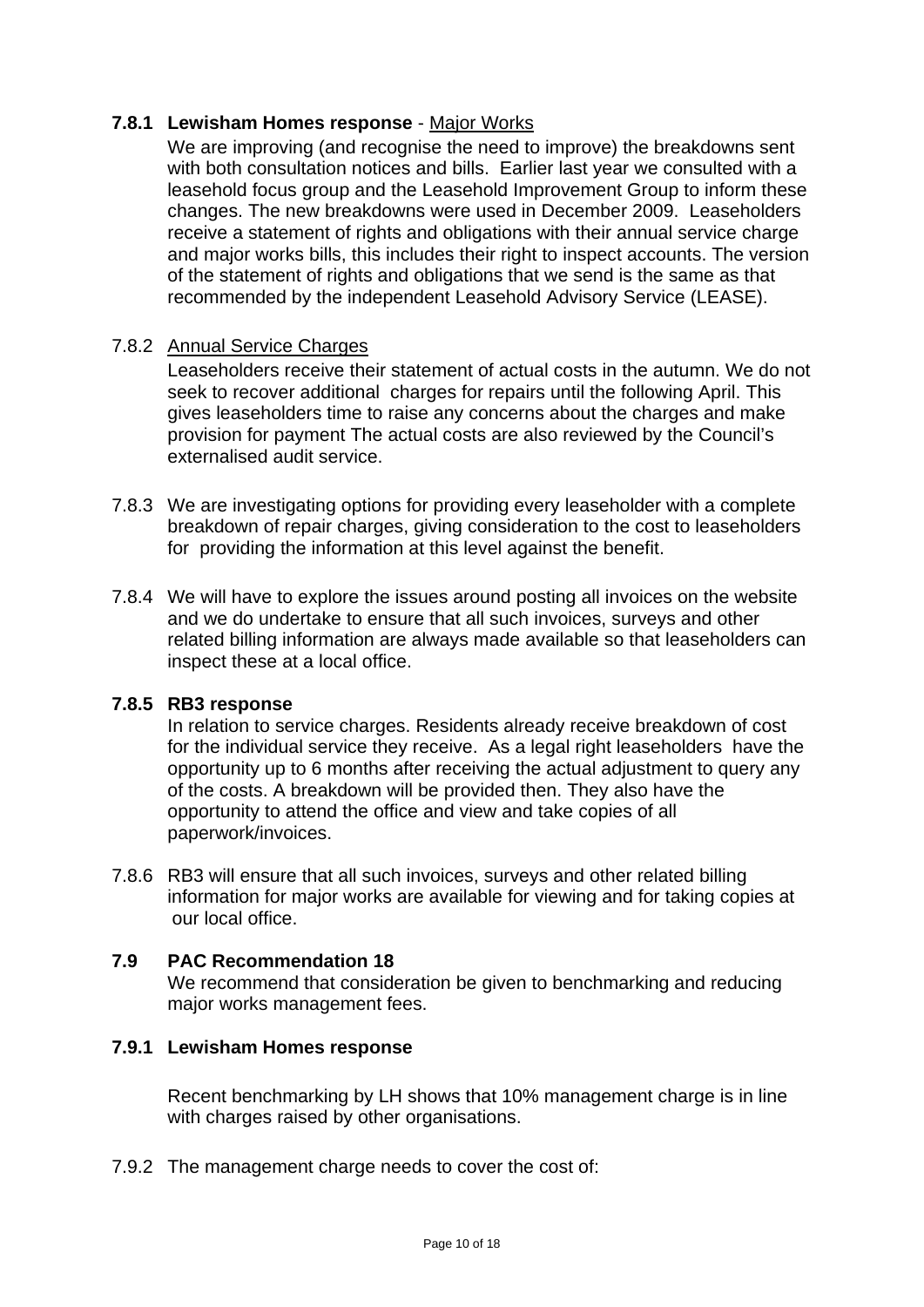- complying with leasehold legislation, this requires 2 and in some cases 3 stages of consultation for major works contracts
- leaseholders share of the in-house procurement and project management.
- supporting enquiries about major works and payment options.
- 7.9.3 The Council's policy in respect of leasehold service charges is for full cost recovery. We will review the cost of management charges for major works but this will not necessarily result in a reduction. If leaseholders are under charged for the cost of management the shortfall will, by default, be borne by the Council. It is also the case that requirements for more information and consultation may result in higher charges. We do agree to report on benchmarking on an annual basis.

## **7.9.4 RB3 response**

 The PFI is by its nature a contractual relationship between the Council and the PFI contractor Regenter B3. The contract was subject to a competitive tendering process and part of the contractual obligations relating to both parties are of course financial. The Council regularly reviews progress but any changes in the current arrangements may prejudice the basis of the contract and so have to be taken fully into account. We do agree to report on benchmarking on an annual basis. Regarding the level of charges these are currently the subject of a Leasehold Valuation Tribunal case and the outcome of this hearing may affect how charges are dealt with in the future.

# **7.10 PAC Recommendation 19**

 We welcome the fact that Regenter B3 will survey leaseholders separately when it carries out its satisfaction survey this year, so that their specific concerns can be picked up, and that Lewisham Homes already does this. We would like there to be some crossover in the questions asked by both organisations to allow some benchmarking. In addition, in view of the discrepancy between the results of the provider surveys and our survey, we would like to recommend that the method of surveying is reviewed in time for the 2010 cycle to ensure that the surveys adequately pick up on all leaseholder concerns. (For example, a free text section could be included to capture specific complaints and the survey could be accompanied by mystery shopping and focus groups). We feel that the cost of making the surveying process more in-depth will be more than outweighed by the benefits of picking up the worst performance.

## **7.10.1 Lewisham Homes response**

 Lewisham Homes will provide RB3 with the questions used in our 2009 survey. PAC was provided with a summary of the results of the other ALMOs who jointly commissioned the 2009 survey. This showed a like for like comparison. Many of the comments received from leaseholders relate to services and works provided before Lewisham Homes' management of the properties. At the time of the PAC meetings, survey and focus group, leaseholders had not been billed for any major works where the contracts were wholly let and managed by Lewisham Homes.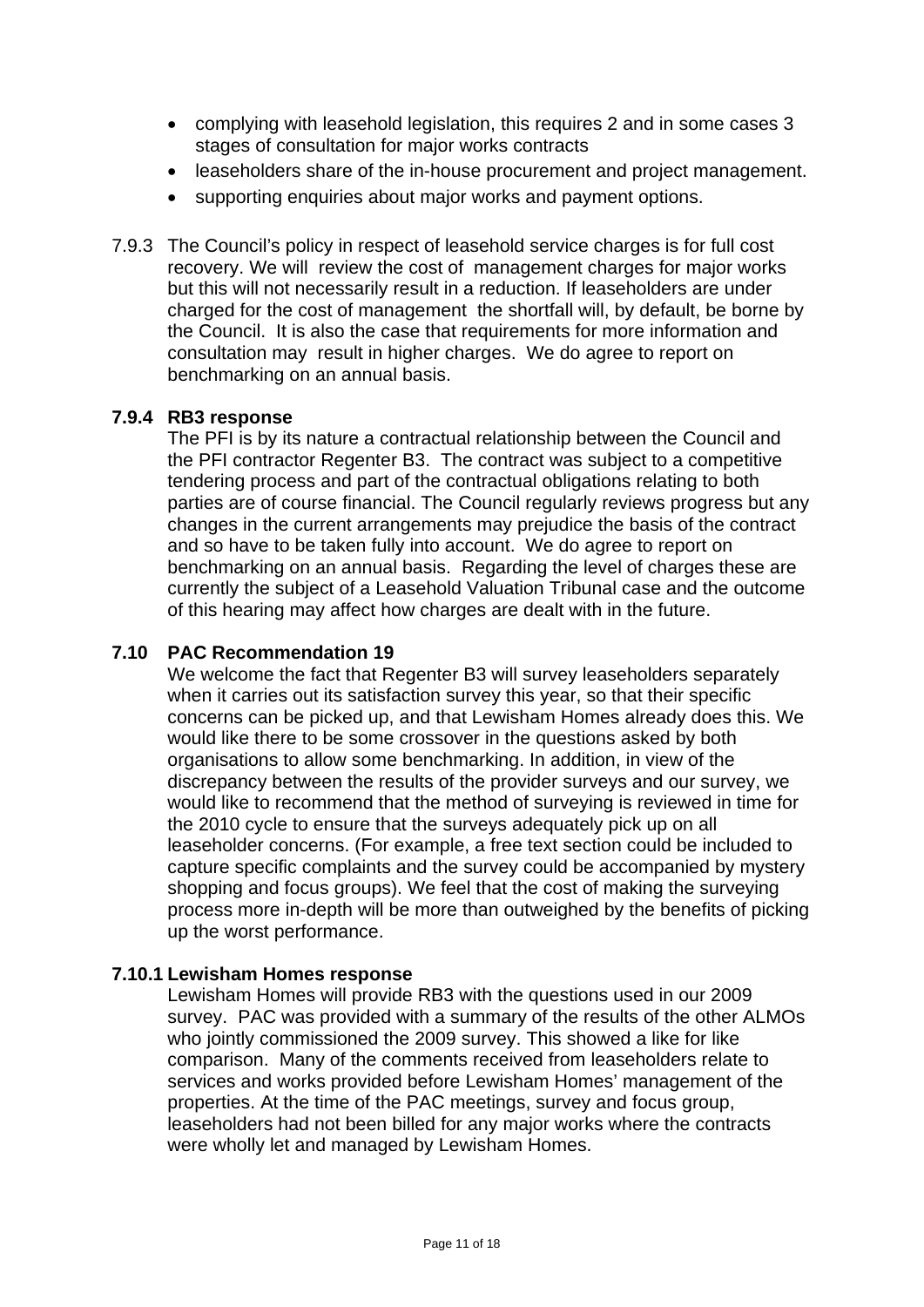7.10.2 Lewisham Homes will be surveying leaseholders in 2011. We will feed the PAC recommendations to the ALMO group commissioning the survey. We would also recommend that leaseholders are consulted about the extent and cost of the survey as this cost should be included in leasehold service charges. We will take forward the PAC recommendation on harmonising questions with RB3 and will undertake a cost analysis on mystery shopping and conducting focus groups.

# **7.10.3 Brockley PFI response**

 RB3 have already started their 2010 survey but undertake to work with Lewisham Homes on agreeing standard questions. RB3 will also be part of the next STATUS survey where questions are harmonised. We will take forward the PAC recommendation on harmonising questions with LH and will undertake a cost analysis on mystery shopping and conducting focus groups.

## **7.11 PAC Recommendation 20 for Lewisham Homes only**

 We note that a large number of other housing providers (including Regenter B3, Hyde and L&Q) operate a 5 year external repairs and decoration cycle. We recommend that when the cycle for external repairs and decoration is reviewed as part of the preparation of the Asset Investment Plan for Decent Homes compliance, consideration is given to whether a five year cycle (rather than the current eight year cycle) is more appropriate. Leaseholders should be specifically consulted on their views as part of the review.

#### **7.11.1 Response**

 The current cycle reflects the financial reality of operating against a Housing Revenue Account which is subject to an annual review by Government and as such an unknown revenue pattern. This situation leads to an inability to reduce the cyclical decorations programme. A review of the HRA by the Government is ongoing and one of the possible reforms has been self financing. If self financing were to be introduced then a reduction to a 5 year programme may be possible and will therefore be kept under review.

## **7.12 PAC Recommendation 21**

 We do not feel that separate service charges for Anti-Social Behaviour, Customer Services and Resident Consultation should be levied on top of the existing service charge; as these services should be funded from within the standard service charge. We do not feel that leaseholders in street properties should be required to pay a charge for anti-social behaviour services.

#### **7.12.1 Response**

 We can include charges for customer services, resident involvement and ASB charges as part of the 'leasehold management' charge, by increasing the charge by the cost of these services, However, showing these charges separately, we believe, gives greater transparency to leaseholders about the services for which they are paying. In introducing the different charges we held two rounds of Area Panels in October and December 08 ( a total of 6 meetings). In addition there were focus groups of leaseholders and the leaseholder improvement group were consulted on changing the management charge to a flat rate from the then percentage. In general the comments we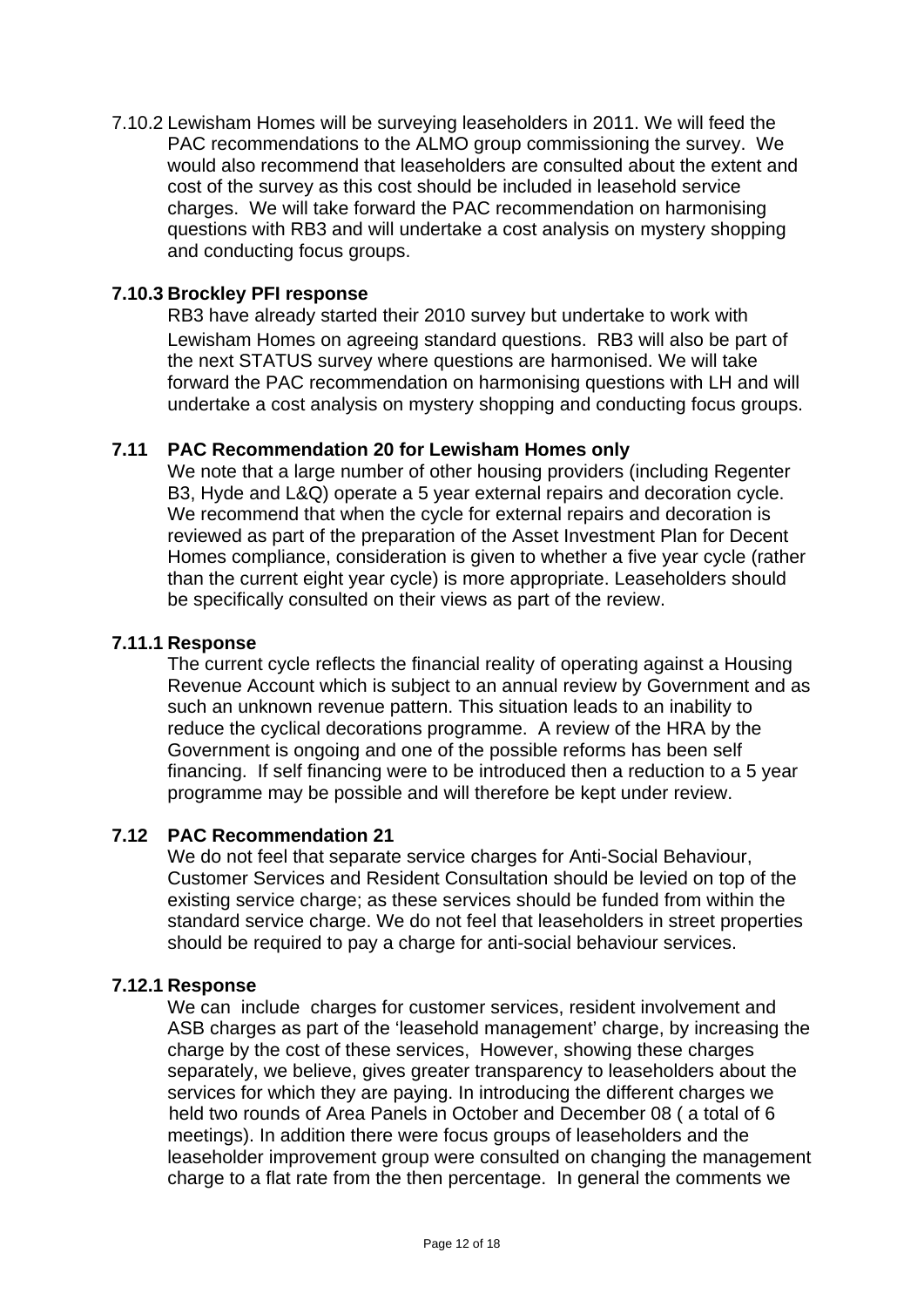received from leaseholders about service charge bills are that they want as much transparency as possible.

- 7.12.2 Showing the elements of ASB, Customer services and Resident involvement separately from the main management charge was one of the ways we tried to meet leaseholders requests for greater transparency. In last years annual service charge 2009/10 we also separated the charges for caretaking and sweeping, as they have different providers.
- 7.12.3 Lewisham Homes are not currently charging street properties for ASB but this could change in the future. The service charges for resident involvement, customer services and ASB are services that benefit both leaseholders and tenants. These charges will be reviewed annually when the actual costs are prepared.

#### **7.13 PAC Recommendation 22 for Regenter B3 only**

 We recommend that consideration be strongly given to introducing a transparent and equitable flat rate charging policy for service charge management fees.

#### **7.13.1 Response**

 The PFI is subject to a legally binding contract which has built into it certain financial criteria. One of these being the management charge and so at this time there is no proposal to change the current charging regime but this will be kept under review. RB3 will also undertake to conduct benchmarking and report this back to the Housing Select Committee. As commented above there is a current Leasehold Valuation Tribunal and the outcome of this may affect future management charges.

#### **8 Financial Implications**

- 8.1 The estimated cost of the extended payment proposals set out in Appendix 1 is approximately £200k per annum, being the average financing cost of providing interest-free loans for up to three years.
- 8.2 In estimating this officers have assumed that the council will be able to invest to bring properties up to the decent homes standard, which is largely contingent on a successful inspection result for the ALMO. The cost referred to in paragraph 8.1 will therefore be significantly lower if the decent homes investment programme is not able to proceed. Furthermore, even with a successful inspection, the ensuing investment programme will take some time to commission, and so the financing costs referred to in paragraph 8.1, which are an average cost over several years, will be rather lower in 2010/11.
- 8.3 Members must appreciate that the costs of this proposal can only be estimated at this stage, given that there is no certainty over the size and timing of the investment programme.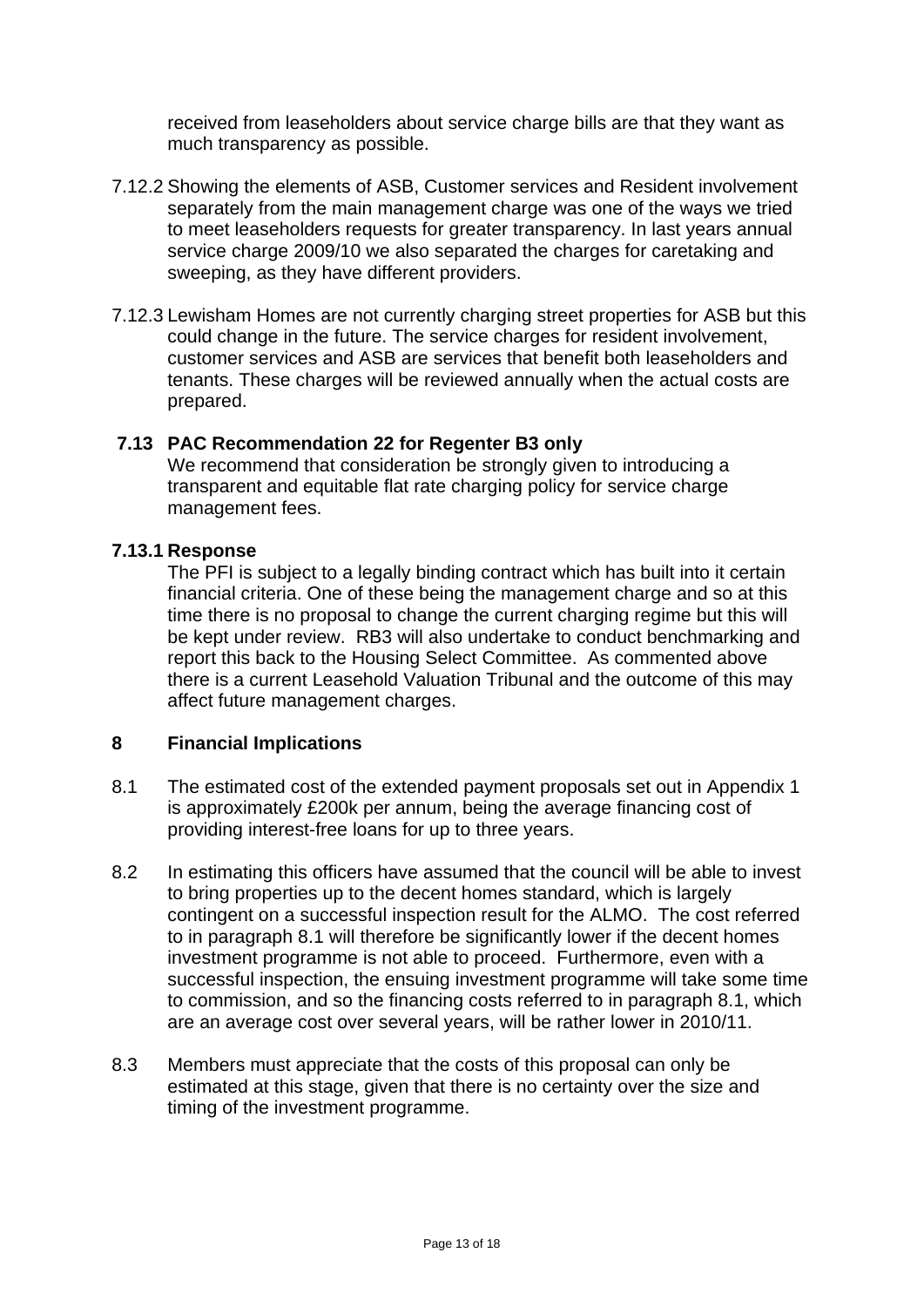- 8.4 There is no provision for the additional costs within the Council's budget and any costs relating to the extension of the scheme would have to be met from reducing funds available for other services.
- 8.5 With the exception of the costs shown in paragraph 8.1 above, there are no financial implications arising from this report.

## **9 Crime and Disorder Implications**

9.1 There are no specific crime and disorder implications contained within this report.

#### **10 Equalities Implications**

10.1 The report addresses cases of hardship which may involve elderly lessees or others who have special needs. The policy incorporates existing statutory and non-statutory regulations that address issues of genuine hardship.

#### **11 Environmental Implications**

11.1 There are no specific environmental implications contained within this report.

#### **12. Legal Implications**

- 12.1 Service Charges are defined by section 18(1) of the Landlord & Tenant Act 1985, (as amended) as meaning "an amount payable by a tenant …as part of or in addition to the rent- (a) which is payable, directly or indirectly, for services, repairs, maintenance [improvements] or insurance or the landlord's costs of management, and (b) the whole or part of which varies or may vary according to the relevant costs. (2) The relevant costs are the costs or estimated costs incurred or to be incurred by or on behalf of the landlord…in connection with matters for which the service charge is payable". Challenges as to the reasonableness of services charges may be determined upon following an application to the Leasehold Valuation Tribunal.
- 12.2 There are a number of statutory provisions dealing with loans in respect of service charges to leaseholders. A leaseholder has a right to a "statutory" loan under section 450A of the Housing Act 1985 and the Housing (Service Charge Loans) Regulations1992. The criteria for entitlement is that the charge is payable within the first ten years after the grant and the charge is between £1,500 and £20,000.
- 12.3 There is a statutory discretion to make loans in other cases, under section 450B and Regulation 5 of the said 1985 Act and 1992 Regulations. Under the provisions of the 2009 Housing (Service Charge Loans) (Amendment) (England) Regulations 2009, an Authority is allowed to waive interest on part or all of a discretionary loan.
- 12.4 Section 450D of the Housing Act 1985 (as amended), together with the provisions of the Housing (Purchase of Equitable Interests) (England)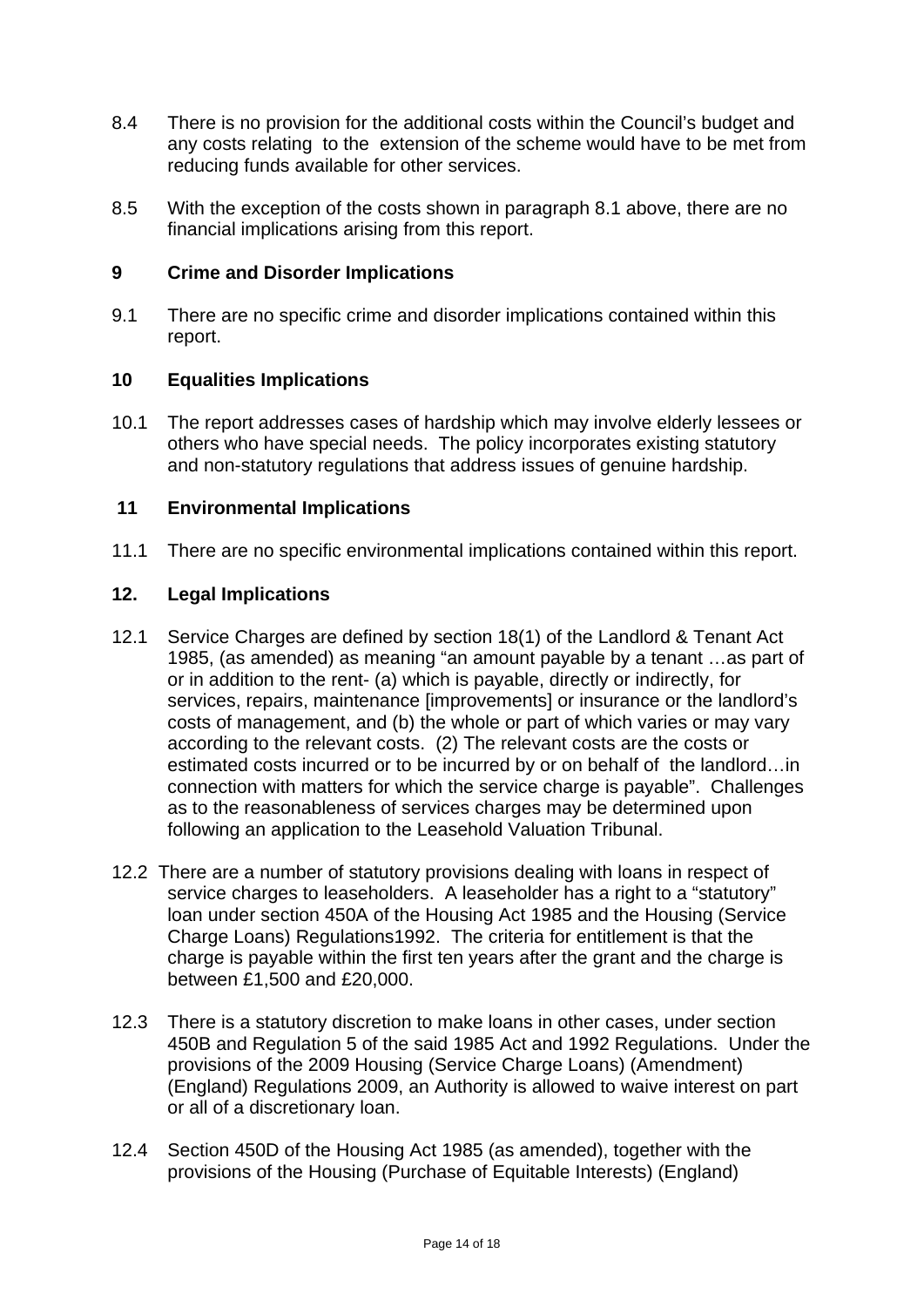Regulations 2009 provide for the power to enter into, in effect, an "equity release". Under these provisions, the Authority landlord may agree with the leaseholder to take a share of the equity value to the same amount of the service charge, plus any administration charges. This does not carry interest and repayment, although secure, will usually not be made until the property is sold.

12.5 Leaseholders of flats have a statutory right to collective enfranchisement of the freehold under Part I of the Leasehold Reform, Housing and Urban Development Act 1993. In the context of Local Authority "blocks", the requirement is that at least half of the flats in the "block" must participate and many Local Authority "blocks" usually contain a mix of leaseholders and other tenants.

#### **13 Background papers and report originator**

- 13.1 There are no background papers to this report.
- 13.2 For further information on this report please contact Genevieve Macklin, Head of Strategic Housing on 020 8314 6057.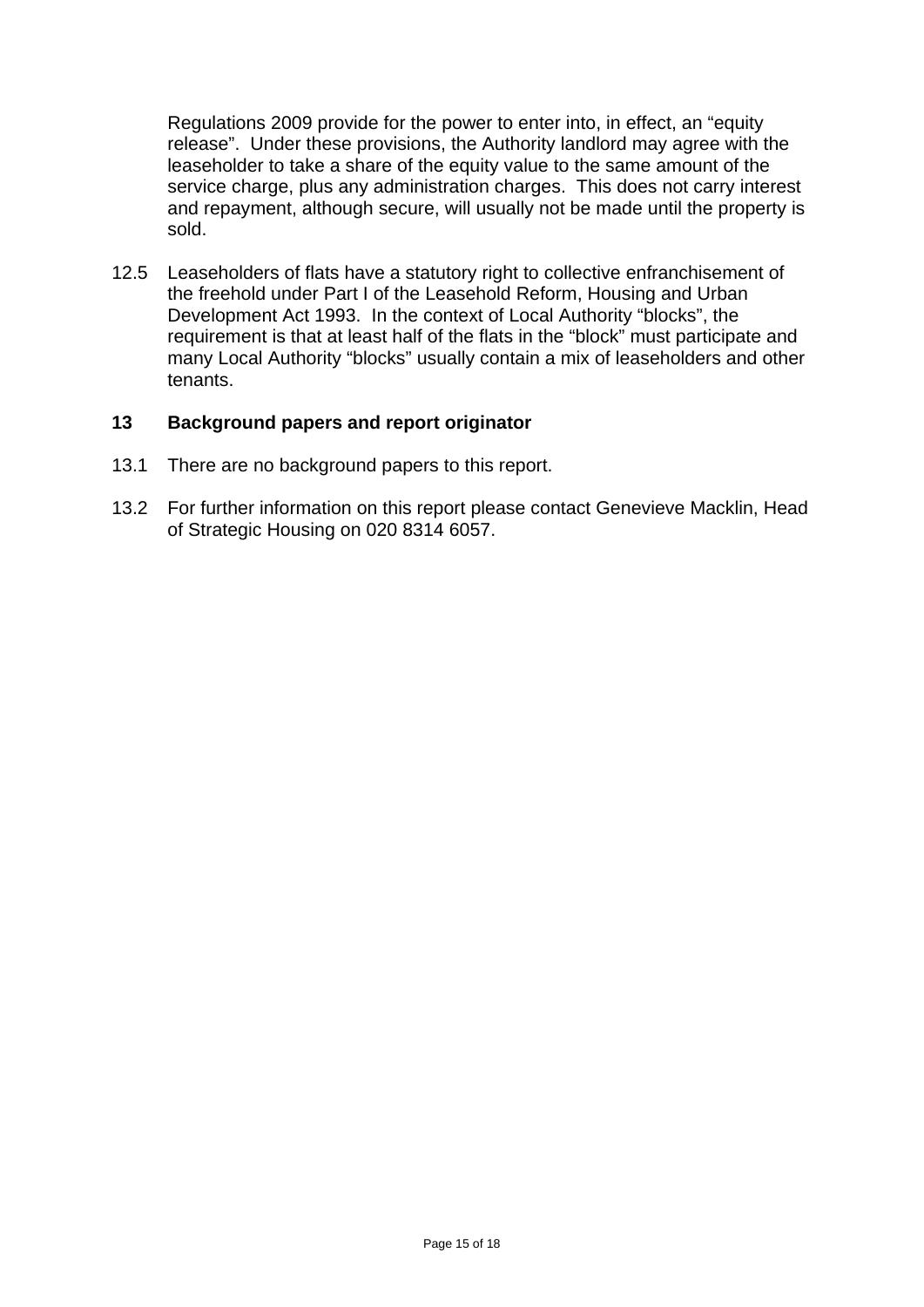# Appendix 1

#### **Proposed policy on extended repayments for leaseholders**

There are a variety of statutory and non-statutory options offered by the Council to assist leaseholders to pay their major works bills. Some of these are discretionary where the Council will 'means test' the financial ability of the leaseholder to make payments and others are of a mandatory nature such as the £10,000 cap on PFI schemes.

The Council is proposing a new policy for extended periods of repayment for leaseholders in recognition of the current economic climate and the potential problems of accessing loans and/or being able to re-mortgage. The Council will also take account of cases of genuine hardship, especially those who originally bought under the right to buy scheme and may be 'asset rich but cash poor'. In such circumstances each case will be treated on its merits.

Lewisham's current policy is to bill after works have completed at final account and then allow 10 months to pay. Billing therefore takes place at the end of the process rather than at the start. The Council is therefore seeking to introduce a new policy that allows lessees a considerably longer period in which to pay and to plan for how they will repay their bills. The Council is also keen to ensure that leaseholders receive as much advanced notification of possible works before the s20 Notice is served.

The policy takes account of the different circumstances of lessees in Lewisham. Some RB3 leaseholders have already been billed for their decent homes related work and others are still to be billed for this work whereas the Decent Homes programme has not yet started in Lewisham Homes. RB3 leasehold bills are capped at £10,000 but this will not apply to LH's lessees.

RB3 lessees will have until March 2013 to repay their bills which will allow a three year interest free period for lessees receiving estimated bills in April/May 2010 and longer for leaseholders who have already received their final account bills but have not yet completed payment.

In general terms it is proposed that the new policy allows for estimated billing soon after works start on site. Lessees will start to pay by instalments at this time and in so doing be given a longer period in which to pay. If a leaseholder's bill is in excess of £3,000 they will be given 36 months in which to clear the bill.

Leaseholders are to be advised as early as possible about future major works and cyclical decorations so they can use the time before and from notification of the s20 notice to set funds aside, to arrange finance and therefore make arrangements to pay their bill.

The options for payment are set out below. The options are only available for payment against the estimated bill. Payment arrangements must be made within 28 days of receipt of the bill and only apply to resident lessees.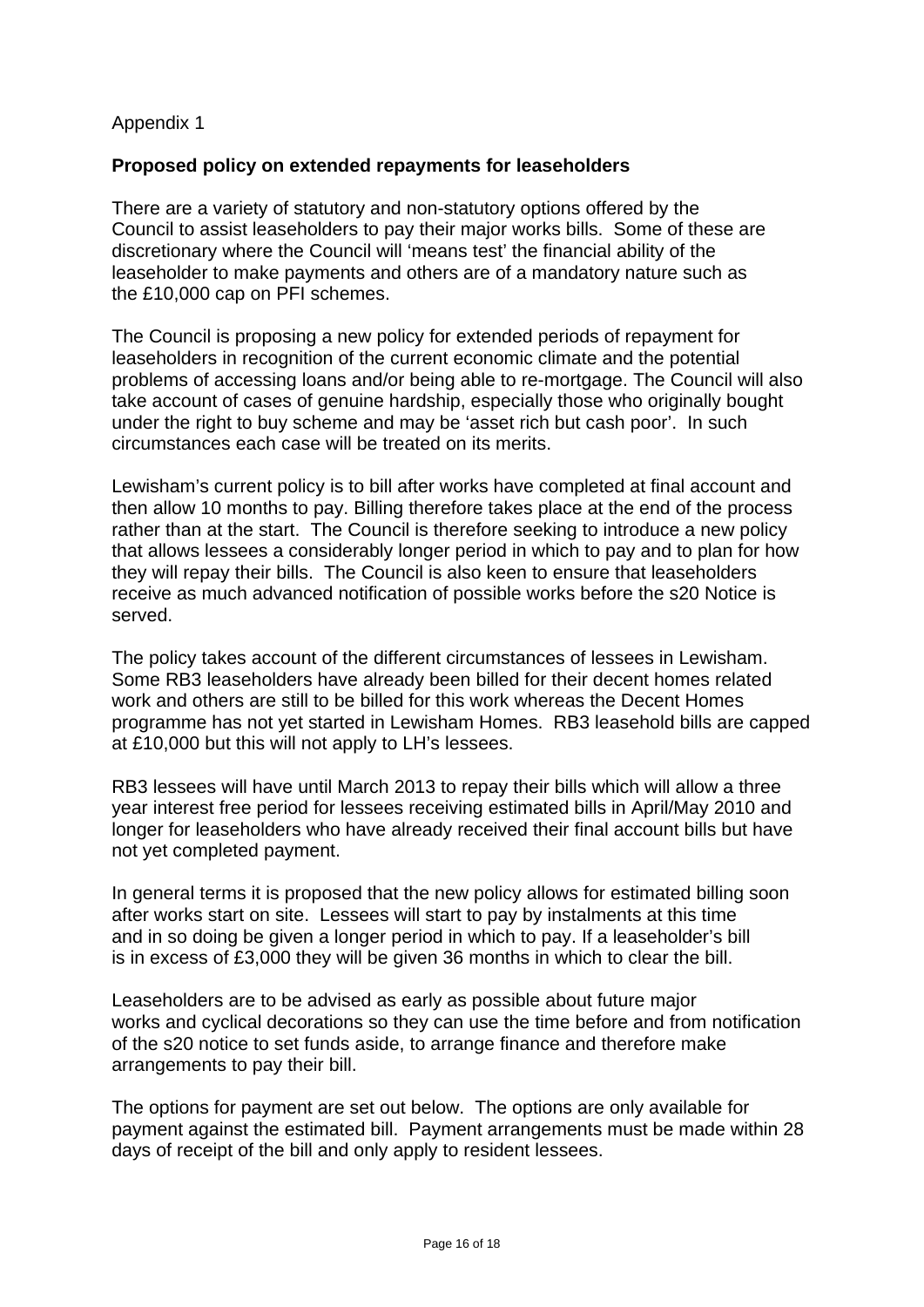| <b>Payment</b><br>options                        | <b>Eligibility</b>                                                                                            | <b>Conditions that apply</b>                                                                                                                                                                                                                                                                                                                                                                                                                                                                                                                                                         |
|--------------------------------------------------|---------------------------------------------------------------------------------------------------------------|--------------------------------------------------------------------------------------------------------------------------------------------------------------------------------------------------------------------------------------------------------------------------------------------------------------------------------------------------------------------------------------------------------------------------------------------------------------------------------------------------------------------------------------------------------------------------------------|
| 2 years interest<br>free.                        | <b>Resident</b><br>lessees*                                                                                   | Bills up to £3,000. Bills will be issued within 6<br>weeks of works starting on site. The interest<br>free period will be contingent on the staged<br>payments being agreed and received.                                                                                                                                                                                                                                                                                                                                                                                            |
| 3 years interest<br>free.                        | Resident*<br>lessees                                                                                          | Bills must be over £3,000 and up to £10,000.<br>Bills will be issued within 6 weeks of works<br>starting on site. The interest free period will be<br>contingent on the staged payments being<br>agreed and received.                                                                                                                                                                                                                                                                                                                                                                |
| Over 3 years                                     | Resident*<br>lessees                                                                                          | For bills over £10,000 an interest fee period of<br>3 years will still be available. Repayment<br>options will be subject to individual agreement<br>and personal circumstances. Interest will be<br>incurred after the third year at the prevailing<br>local authority rate. Lessees will cover the<br>administration costs for setting up the<br>agreement and a legal charge will be placed<br>on the property (subject to there being<br>sufficient equity in the property). The interest<br>free period will be contingent on the staged<br>payments being agreed and received. |
| Payment to<br><b>March 2013</b>                  | PFI<br>lessees<br>only                                                                                        | A monthly payment arrangement to clear the<br>decent homes bill by March 2013 must<br>commence on receipt of a final account or<br>estimated bill.                                                                                                                                                                                                                                                                                                                                                                                                                                   |
| Loans or taking<br>out equity in<br>the property | All lessees                                                                                                   | Lessees can approach their existing lender for<br>additional mortgage and/or loan finance; or<br>apply to another lender for a loan.                                                                                                                                                                                                                                                                                                                                                                                                                                                 |
| Mandatory<br>service charge<br>loan              | Lease<br>must have<br>been<br>granted<br>within the<br>last 10<br>years.                                      | A loan governed by statute and offered to<br>leaseholders within the first ten years of the<br>term of their lease. It is subject to certain<br>criteria and is repayable over a maximum of<br>ten years. Interest is a payable at a set rate<br>(although this will vary at any point in time).<br>There is a fixed administration charge and the<br>loan is secured against the property.                                                                                                                                                                                          |
| <b>Discretionary</b><br>Service Charge<br>Loan   | Applies to<br>those not<br>eligible for<br>Statutory<br>Loan and<br>have no<br>other<br>means of<br>repayment | This loan is offered by the Council and<br>operates on the same basis as the Statutory<br>Loan and can be provided if the lessee does<br>not meet the Statutory Loan criteria and has<br>no other means of repayment. Interest is also<br>payable on this loan. The term of the loan can<br>be varied to suit the leaseholders<br>circumstances. There is also an<br>administration charge and the loan is secured<br>against the property.                                                                                                                                          |
| Mandatory                                        | PFI                                                                                                           | Charges for repairs and improvements cannot                                                                                                                                                                                                                                                                                                                                                                                                                                                                                                                                          |